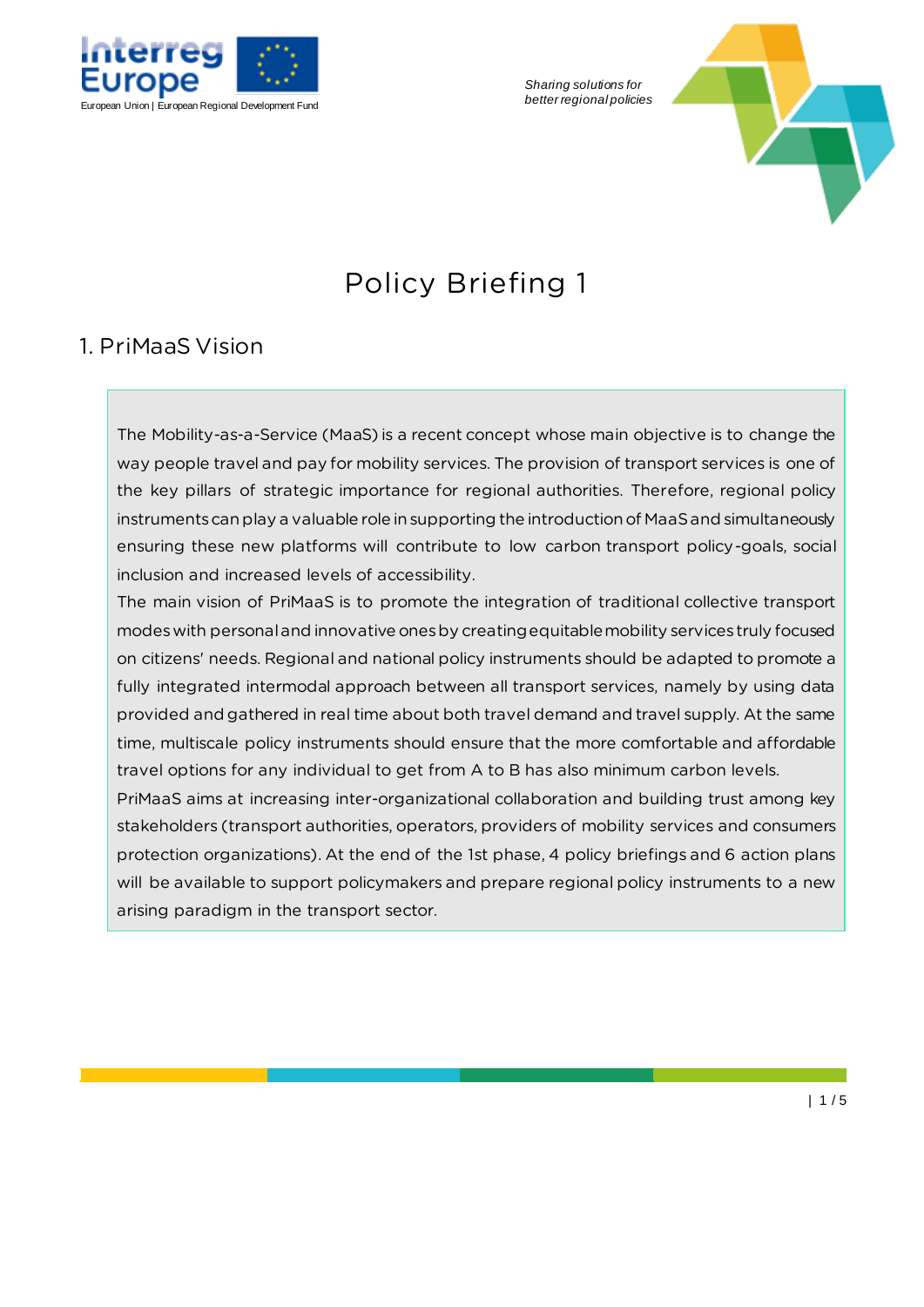



### 2. Current MaaS Development in Coimbra Region

There are 15 operators, (3 public and 12 private). The higher level of integration of modes includes trip planning information for foot, bus, and train and real time parking lot areas. However, there is no integration of services for booking and/payment level. The SMTUC operator contributes to achieve some social goal such as Usage of parking lots revenue to mitigate the cost of public transport; easy access to public transport for people with low income.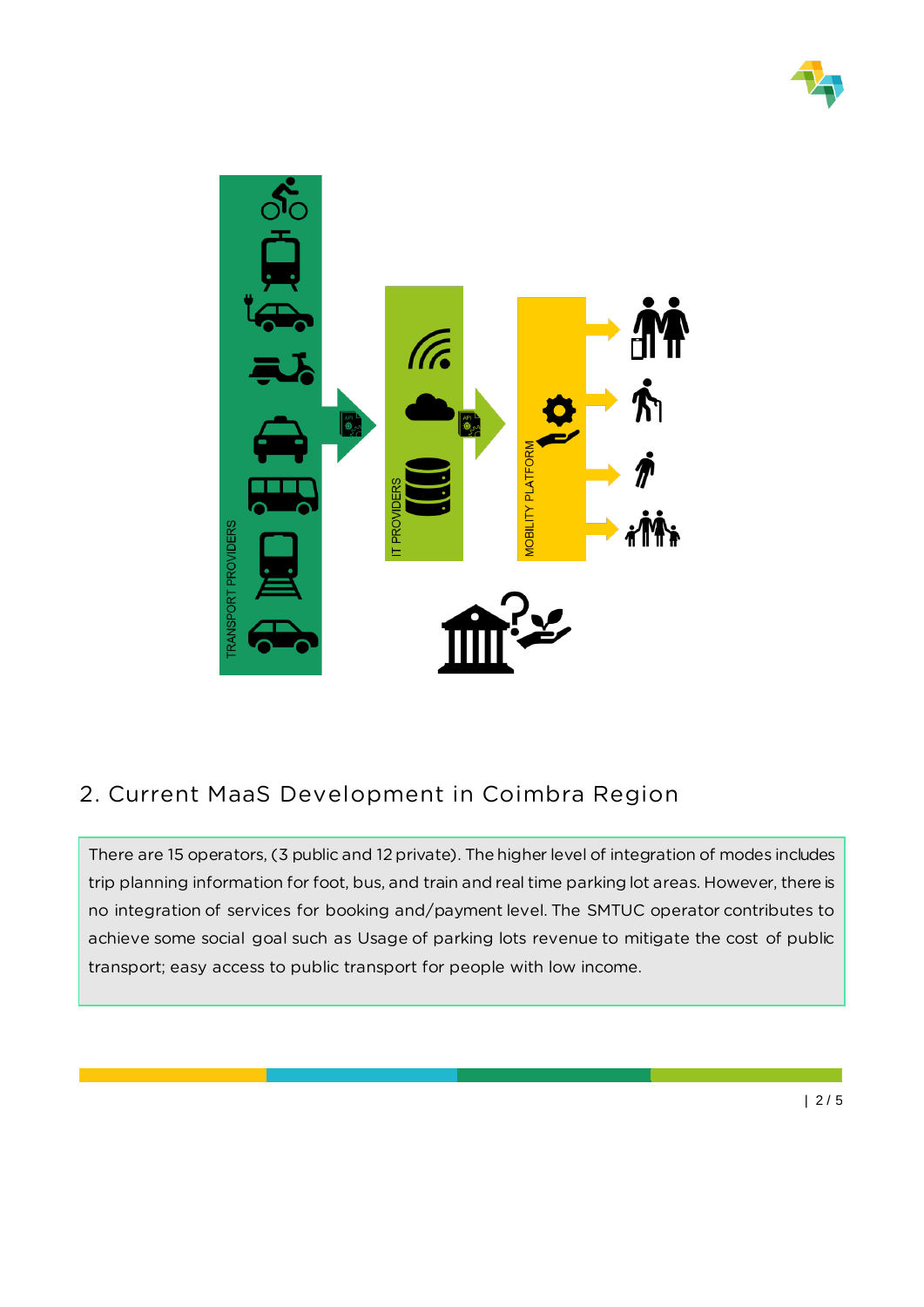

## 3. Relevance of the regional policy support for the development and implementation of Low Carbon MaaS in Coimbra Region

The ISTD embodies the "strategy" for Coimbra Region, which involves the strengthening the cohesion policies among the partners with the aim of ensuring the region as a competitive and strong identity. Its main objective is to mobilize economic, social, cultural and institutional agents and reinforce the policy of the region and the Intermunicipal Community (CIM).

The ISTD is developed in three priority areas: Valorization and Management of Endogenous Resources, Innovation and Human Capital, Cohesion and Social Inclusion - encompassed by two transversal areas, namely, Urban Network and Territorial Structuring, and Network Governance and Efficiency of Administration. PriMaaS objectives are clearly in consonance with the structuring initiative of the respective action plan of the ISTD: "IE09: Mobilidade e logística" – Mobility and Logistics.

CIM-RC believes that actions associated with "IE09: Mobility and Logistics" are very important and should be more effective in what concerns the promotion of interoperability and intermodality, namely through innovative MaaS platforms in the Coimbra Region and in the surrounding regions that are under different Transport Authorities. Since certain competences of the CIM RC arose in a subsequent period to the strategy defined for the Coimbra Region, the PI needs to be updated and improved accordingly.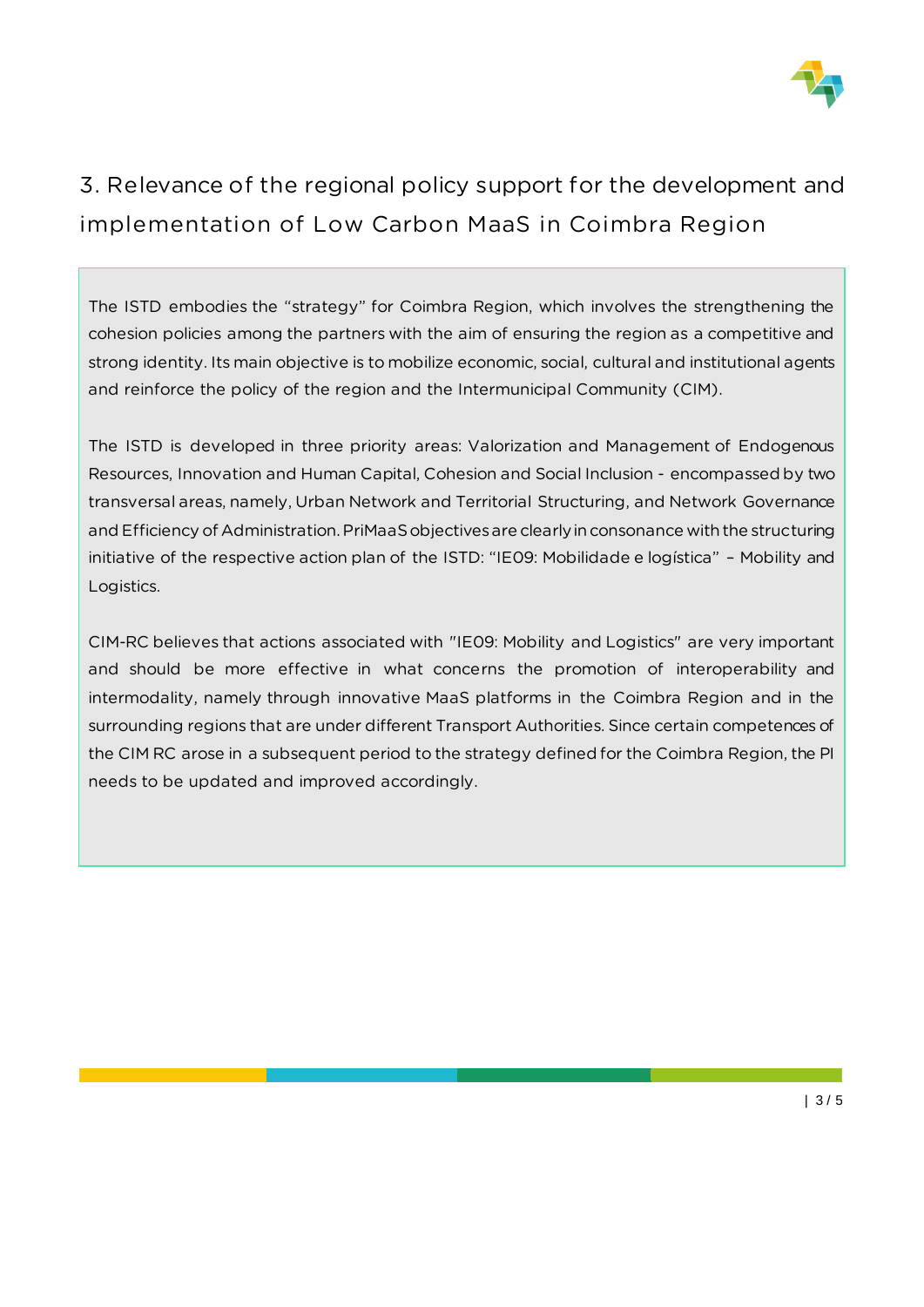

### 4. Recommendations for regional policymakers to improve the current policy environment

Tampere exchange of experience event highlight

The Finish Act on Transport Services was presented in the 1<sup>st</sup> Building Capacity Workshop. This document "brings together transport market legislation and creates the preconditions for digitalisation of transport and new business models". Its main goal is provision of "customeroriented transport services" having the Public transport as the backbone, including Public-Private-Partnerships towards a more efficient transport system.

Regardless of the mode of transport, a provider of passenger mobility services shall ensure that essential, up-to-date data on its services is freely available from an information system (open interface) in a standard, easy to edit, and computer-readable format. At minimum, this essential data shall include information on routes, stops, timetables, prices, availability and accessibility. A competent authority shall ensure that its activities promote interoperability of the ticket and payment systems (rail and road) when procuring mobility services or ticket or payments systems associated with them. In summary, a checklist for market access should ensure:

- Easier market access
- Access to essential data
- Interoperability of ticketing and payment systems
- Enabling, technology neutral rules
- Unfragmented legislation

While there is agreement on basic steps required to foster the concept of MaaS (e.g. open data, interoperable payment systems and having public transport as the backbone of the ecosystem),